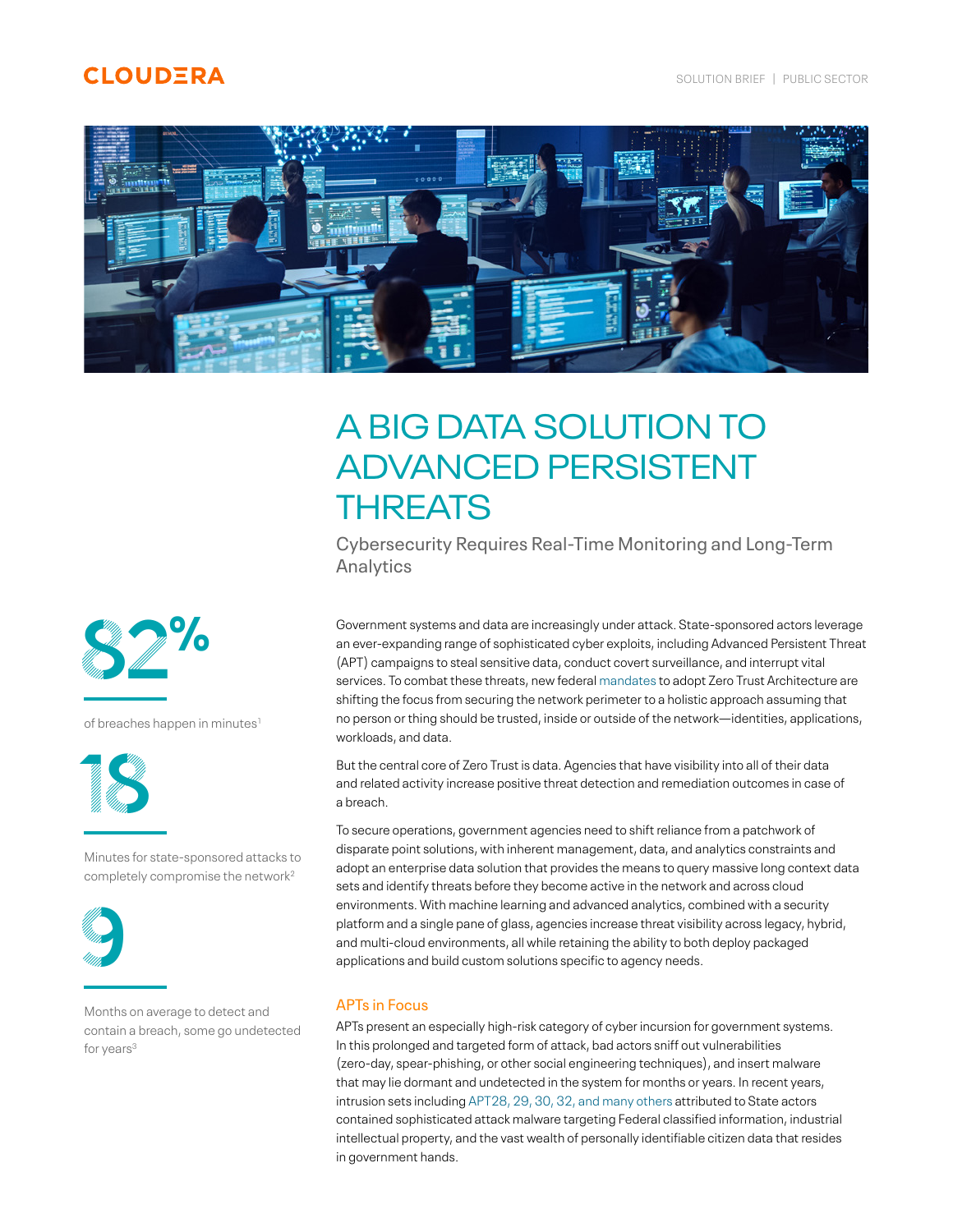# **CLOUDERA**

#### 

## **Enterprise Scale Data Logging**

CDP can ingest multiple terabytes of data per day, in real-time, and efficiently and scalably analyze and continuously monitor petabytes of recent and historical data.

### **Why Cloudera**

Cloudera Data Platform enables organizations to effectively execute their data and analytics strategy to address current and evolving customer expectations.

#### EDGE TO AI ANALYTICS

Analytics for the complete data lifecycle combined in a single platform, eliminating the need for costly and cumbersome point products.

# DATA SECURITY & COMPLIANCE

Maintains consistent data security and governance across all environments.

### HYBRID AND MULTI-CLOUD

Delivers the same data management capabilities across all clouds and data centers.

#### 100% OPEN SOURCE

Open compute and open storage ensures zero vendor lock-in and maximum interoperability.

Government agencies that rely solely on conventional SIEM (security information and event management) applications are especially at risk. Resource-constrained agencies typically lack the human capital to tackle the APT threat, and while SIEM is generally adept at real-time threat detection, they generally lack the resources to ingest data feeds at scale or correlate present-day data against historical, long context data in disparate environments—required to identify anomalies and contain malware. As traditional SIEM-based ecosystems struggle to leverage advanced analytics in order to discover such sophisticated threats, agencies are hard-pressed to identify potential vulnerabilities until it is too late.

# Mitigating Risk in Hybrid Cloud Environments

As government agencies migrate workloads to the cloud, the benefits of hybrid cloud environments are proving indispensable. Hybrid cloud offers the flexibility of deployment options, the ability to scale computing resources, the huge advantages of cloud innovation, as well as the ability to store and share data and applications across public and private cloud and legacy infrastructure. Additionally, this diversity of compute/storage environments can mitigate cybersecurity risks by separating mission-critical data.

# **YOU CAN'T DETECT WHAT YOU CAN'T SEE**

When SUNBURST (APT29) was detected in December 2020, it's believed the attack began as early as Spring 2020.

To investigate and mitigate a breach, agencies must leverage big data to query and analyze massive sets of data over long periods of time.

Cloudera Data Platform is a simple, effective solution that marries real-time threat detection with massive, long-term data storage, powered by sophisticated Artificial Intelligence and machine learning.

While this measured approach reduces the risk of intrusion between non-homogenous environments (for example, retaining recent, critical, or sensitive data on-premises while less sensitive data and workloads are run in a scalable, cost-effective public cloud), securing data in a hybrid cloud is much more complex. Do you know what data you have? Do you know who is accessing it? And can you control and manage it?

Cybersecurity architecture must be applied holistically across disparate cloud and on-premise environments and scale with them, equally distributing an organization's attack surface while maintaining command and control, delivering visibility into all data, actionable insights in context, and rapid threat detection and remediation. All virtually impossible with ad-hoc manual processes, incomplete data, and an assortment of point solutions.

# Cloudera Data Platform for Threat Detection

Cloudera Data Platform (CDP) presents a big data approach to combating APTs. With a suite of high-end capabilities available across cloud environments, CDP makes available a common workbench where analysts can gain insight into both real-time and historic data, supported by machine learning and artificial intelligence. CDP can ingest telemetry data from a range of sources including both legacy and hybrid cloud applications, as well as the growing variety of edge data sources, and apply centralized data security, governance, and control.

By storing logs over the long term (many months)—literally, billions of rows of transactions and petabytes of storage—Cloudera is able to leverage machine learning to detect anomalies (failed login attempts, unusual resource utilization, increased network traffic from a specific host, or execution of unknown processes) common to APTs. This shifts cybersecurity from